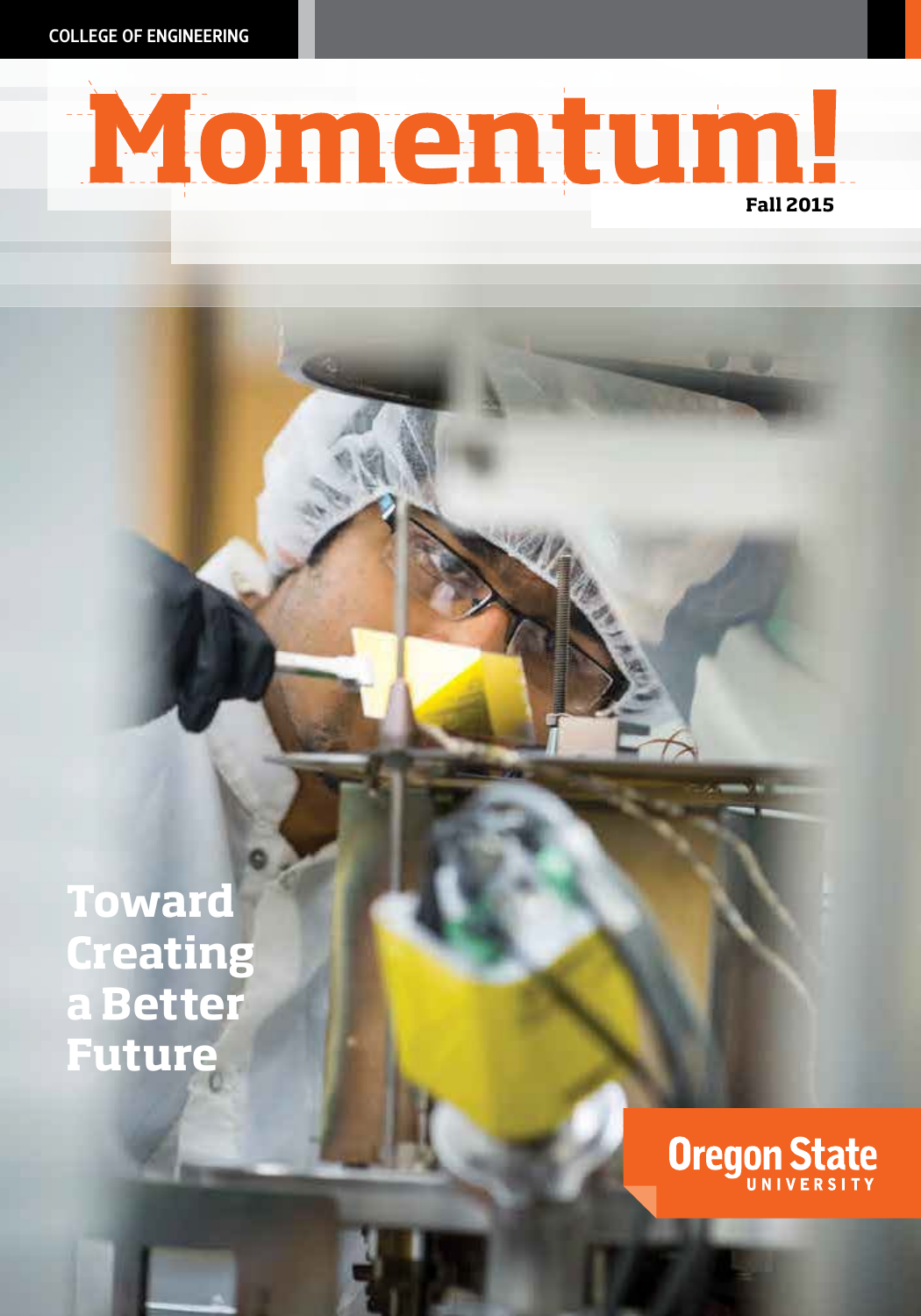### Momentum! **Fall 2015**

01 Our new strategic plan in action

### 02

First Graduate Engineering Research Expo makes a big splash in Portland

### FRONT COVER

Kamesh Mullapudi prepares a flexible polyimide substrate for glucose sensor processing and fabrication.

EDITOR

Thuy T. Tran

CONTRIBUTING WRITERS Gregg Kleiner, Cathleen Hockman-Wert, Marie Oliver, and Thuy T. Tran

GRAPHIC DESIGNER Jack Forkey

COPY EDITOR Marie Oliver (Clarity Writing & Editing)

#### PHOTOGRAPHERS

Hannah Gustin, Mitch Lea, Karl Maasdam, Hannah O'leary, and Justin Smith. Photo of Engineers Without Borders is courtesy of OSU-EWB.

#### BACK COVER

06

 $\bigcap C$ 

Investment in humanitarian engineering builds community

Additive manufacturing: Addressing global challenges in product development

In 2012, OSU Engineers Without Borders worked with community members in Lela, Kenya, to build a well and rainwater catchment system that now supplies easily accessible drinking water for residents.

### COLLEGE OF ENGINEERING

Oregon State University 101 Covell Hall Corvallis, OR 97331 541-737-3101 engineering.oregonstate.edu

Momentum! is published by the College of Engineering's Marketing and Communications group. Comments and questions about this publication can be sent to the editor at editor@engr.oregonstate.edu

### Our new strategic plan in action

In June 2014, the College of Engineering began a collaborative process with our stakeholders to craft a new strategic plan that supports the university's *Strategic Plan* 3.0 2014–18 — *Focus on Excellence.* We were pleased to release the college's plan, *Creating a Better Future,* this spring. It will help us be responsive to the times and give our graduates the knowledge, skills, and professional values that tomorrow's truly exceptional engineering leaders will require.

The college is already recognized nationally for its applied approach to engineering education, and we are poised to build on that success. Our stories in this issue of *Momentum!* put the spotlight on three of our four strategic goals:

• Provide a transformational educational experience that produces graduates who drive change throughout their lives.

For many years, we have provided an opportunity for our undergraduates to showcase their senior capstone projects at the Engineering Expo on campus. This year, we also hosted the first Graduate Engineering Research Expo at the Oregon Convention Center in Portland. More than 250 displays highlighted our graduate students' remarkable accomplishments, representing innovative research at the forefront of change. The event strongly communicated the impact of engineering research at Oregon State and gave our students the opportunity to discuss their ideas and findings with industry representatives and the general public.



### • Become a recognized model as an inclusive and collaborative community.

Our fledgling Humanitarian Engineering program is a great example of the ways we foster diversity and collaboration among our students and faculty. We created this program in response to the increasing number of engineering students who want their contributions to make a real difference in people's lives, here in the United States and in developing countries around the world. We are extremely grateful to Dick and Gretchen Evans for their original gifts that helped get the program off the ground and, more recently, created one of the nation's first endowed professorships in humanitarian engineering.

### • Lead research and innovation to drive breakthroughs that change the world.

Throughout the college, engineers are searching for economically, environmentally, and socially sustainable solutions to 21st century global problems. Our story about additive manufacturing provides a snapshot of several diverse research projects that are applying or eventually will apply printing technologies to dramatically reduce waste and achieve objectives that otherwise might not be possible. Some of these projects are getting close to commercialization. When they are unleashed upon the world, they promise to make a real impact on human lives and the economy while reducing our impact on the environment.

For more information about our new strategic plan, visit engineering.oregonstate.edu/coe-strategic-plan. I would love to have the opportunity to chat with you about how you can help support the college in creating a better future.

Go Beavs!

Swith a delft

Scott A. Ashford, Ph.D. Kearney Professor and Dean Oregon State University College of Engineering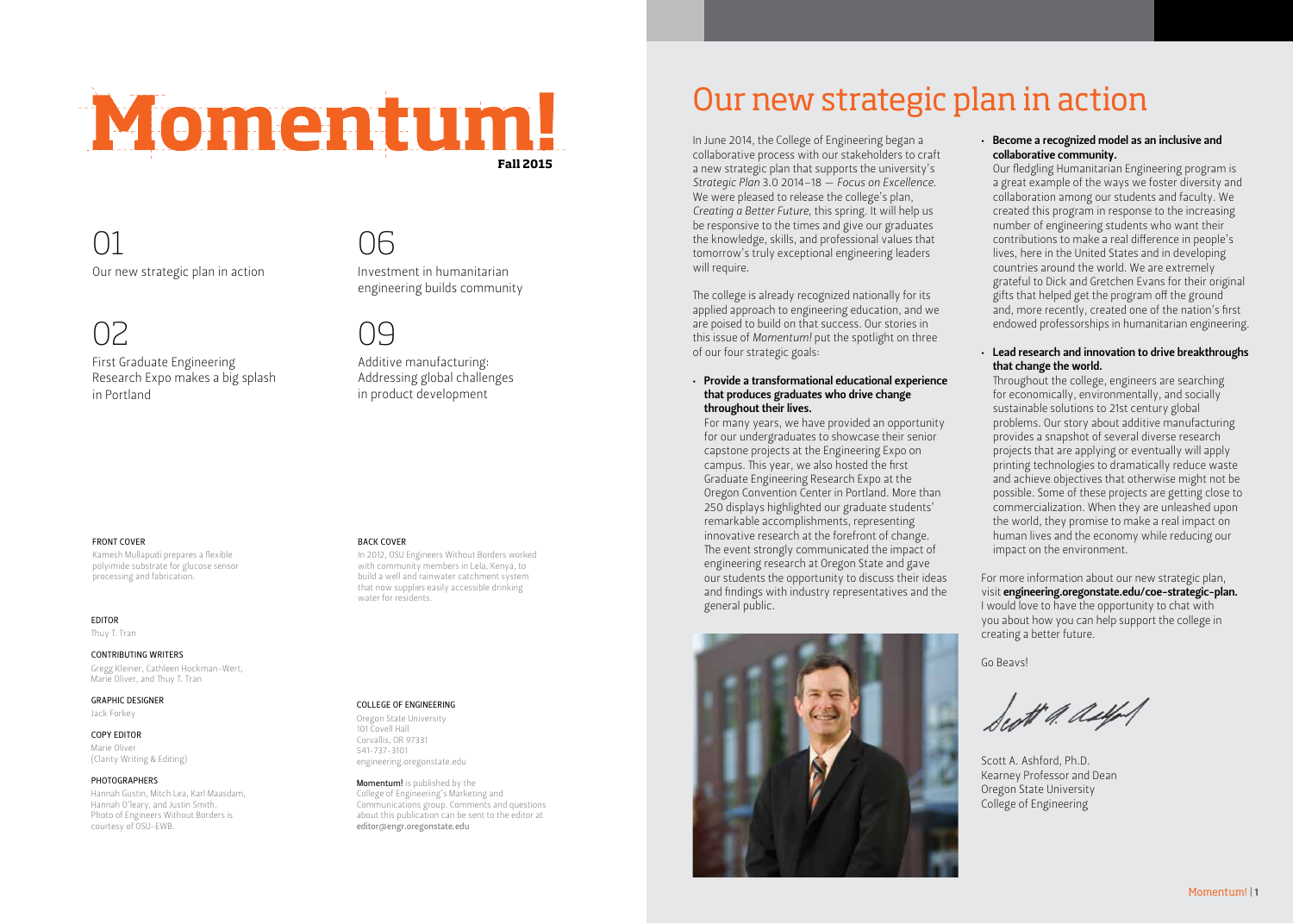## First Graduate Engineering Research Expo makes a big splash in Portland

*By Gregg Kleiner*

The College of Engineering's emphasis on graduate student education and research was on full display at the inaugural Graduate Engineering Research Expo on March 4, 2015, at the Oregon Convention Center in Portland. Row after row of tables topped with more than 250 research posters and hands-on displays gave testament to the college's phenomenal growth over the past few years.

Hundreds of graduate students from what is now the fourteenth largest engineering school in the United States presented a rich diversity of research projects, many revealing innovative solutions to complex societal problems.

"Oregon State is the leading public research university in the state, and the College of Engineering is a critical component of that leadership, so we wanted to showcase our accomplishments at the forefront of new ideas, research, and innovation," said Scott Ashford, dean of the College of Engineering. "This event was a great way to communicate the impact of our research to a broader audience and to give our students the opportunity to discuss their research with industry and the public."

At one table, a team of students from the School of Chemical, Biological, and Environmental Engineering talked about their efforts to develop a method for capturing the methane that is often "flared off"

into the atmosphere at fracking sites and oil wells. As a way of sequestering carbon, the team is working to convert methane into useful methanol-based products.

"We're looking at how to add an oxygen into the methane to make methanol directly, which is a liquid at room temperature," said Peter Kreider, a Ph.D. candidate. "You can then use the methanol in the chemical industry to make other chemicals."

Much of the research on display was clearly aimed at making the world a better place, including improving human health.

Jessica Armstrong, a Ph.D. candidate in the School of Mechanical, Industrial, and Manufacturing Engineering, is working to help companies design and develop "inclusive products" that meet the needs of all people, whether or not they have disabilities.

Armstrong's work in inclusive design involves a "disability simulation suit" that applies restrictions to the upper extremity joints to mimic disabilities such as arthritis or limited mobility. She and her team members developed the suit in the hope that manufacturers will use it early in the design process to ensure that products work for people with disabilities.

"That's one of the hurdles for inclusive design," she said. "Many companies don't have the ability to do this type of testing up front, which is why we want to offer our disability simulation suit  $-$  to move the testing to the front end of the design process, where it's more useful."

Armstrong came to Oregon State from Idaho as an undergraduate. She hadn't decided whether to major in engineering or physics, and Oregon State offered an engineering-physics degree. "The undergrad engineering program was super exciting, because it teaches you how to design," she said. "I enjoyed it so much that I came back for a master's in design, and now I'm sticking around for my Ph.D."

> Andrew Strahler, a Ph.D. candidate in the School of Civil and Construction Engineering, describes how his work will help engineers better understand the twoand three-dimensional response of sandy gravel mixtures, which are commonly used as structural fill materials. Strahler is part of Associate Professor Armin Stuedlein's research group.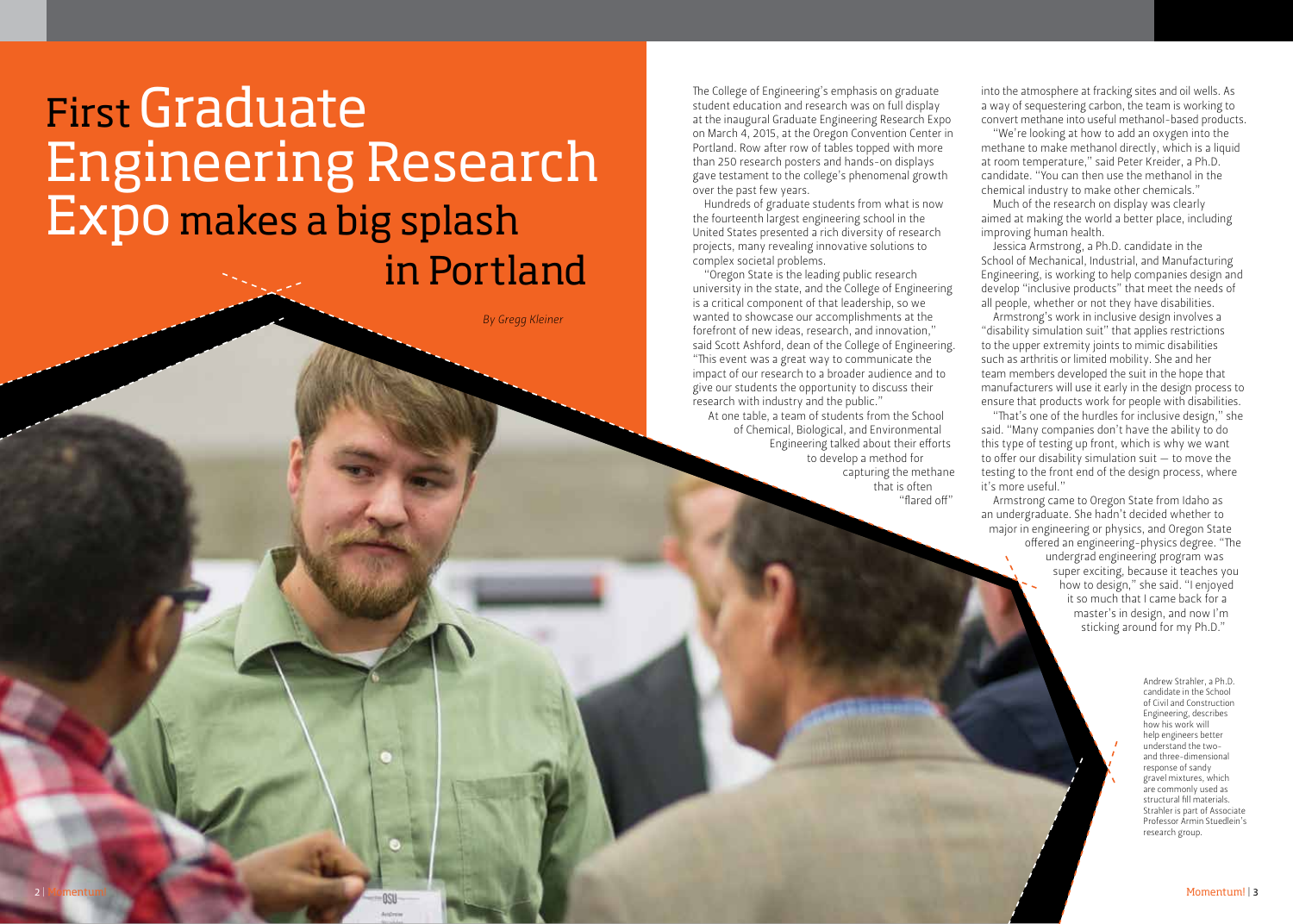Benyamin Narin, also in the School of Mechanical, Industrial, and Manufacturing Engineering, is working to outfit wheelchairs with robotics that could take advantage of machine learning so a chair would "know" its way around a person's home or frequently visited buildings.

Some of the research on display tackled the impact of human activities on ecosystems.

Stacey Garrison, a master's candidate in the School of Civil and Construction Engineering, is studying the impacts of agricultural practices on river basins, specifically where flooding from the loss of natural water storage and nutrient runoff reduces available oxygen to organisms where rivers enter the sea.

Mahyar Sharifi Mood, Janhavi Kulkarni, and Matt Viehdorfer were among the 250 College of Engineering graduate students who presented their research at the expo.

Garrison's research addresses solutions that not only address flooding and runoff, but simultaneously create habitat. "A lot of studies look at just the flooding or just the nutrient runoff, and mainly from a cost-reduction viewpoint, but very few have included this ecology factor," she said. "So I'm looking at the measured, added benefit of this habitat factor to impact multiple goals or objectives. That's where I've found my little niche."

Nuclear Engineering students Jon Napier and Delvan Neville also found their niche looking at ecosystems. They are interested in how radioactive materials move through landscapes and the food web, including how they enter plants and animals.

> Transportation was another research thread running through the expo.

As unmanned aerial vehicles — also called drones — become more commonplace, Carrie Rebhuhm, a Ph.D. candidate in robotics, is thinking ahead to when the sky might be abuzz with drones. "I feel that the traffic

management aspect is really overlooked in robotics, because everyone is all about how do we avoid near collisions," she said. "But I want to address this before you get to that situation by looking at the big picture and patterns." She described how traffic management on roadways deals very differently with an ambulance versus a freight truck. Similar issues will apply to drone traffic, she said.

Scott Campbell, in the School of Mechanical, Industrial, and Manufacturing Engineering, designed a bicycle frame made of wood. Campbell returned to school after the economic downturn slowed his work as a cabinetmaker. "The economy was the motivating force, but I was wanting to do something different anyway," he said. "I was working at the craftsman level and wanted to know more about the engineering level." He will soon be testing the frame and performing a lifecycle analysis on the material.

More than 600 people attended the event, including engineers and managers from industry, alumni and friends of the college, students and faculty from other universities, and even a few families with kids in tow.

Among the attendees walking the aisles of research displays and talking with students was Oregon State alumnus Craig Peterson ('79, Mechanical Engineering), who works for the heater manufacturer Cadet in Vancouver, Washington. He came to the expo because he is intrigued by the research. "I'm curious about the scope of what's going on at OSU now, so I wanted to come see the diversity of the research," he said. His son

recently earned a Ph.D. in engineering from Oregon State and is working for a Corvallis-based spinoff.

Mark Reed, an engineer who works on integrated circuits for HP printers at the company's Vancouver location and often recruits at Oregon State, attended the expo to scout for talent and see the diversity of the research. "I work in integrated circuits, so it's fun to see the whole breadth of the research on display here," he said. "Our work is infinitesimal, actually, so it's great to see people working on very large projects like power grids."

Oregon State electrical engineering alumnus Michael Matthews graduated eight years ago and now works for Panasonic in Salem. He brought his wife and kids to the expo. "I did my senior project in Corvallis years ago, before kids, so they didn't get to see that," said Matthews. "We thought it would be fun to come here so they could see what it might have been like."

As the sprawling, four-hour event wound down, one thing was clear: research by Oregon State graduate students is impressive and important, and impacts nearly every aspect of our lives. If the level of turnout and enthusiasm for this year's inaugural event is any indication, next year's expo is bound to be even bigger and better. M!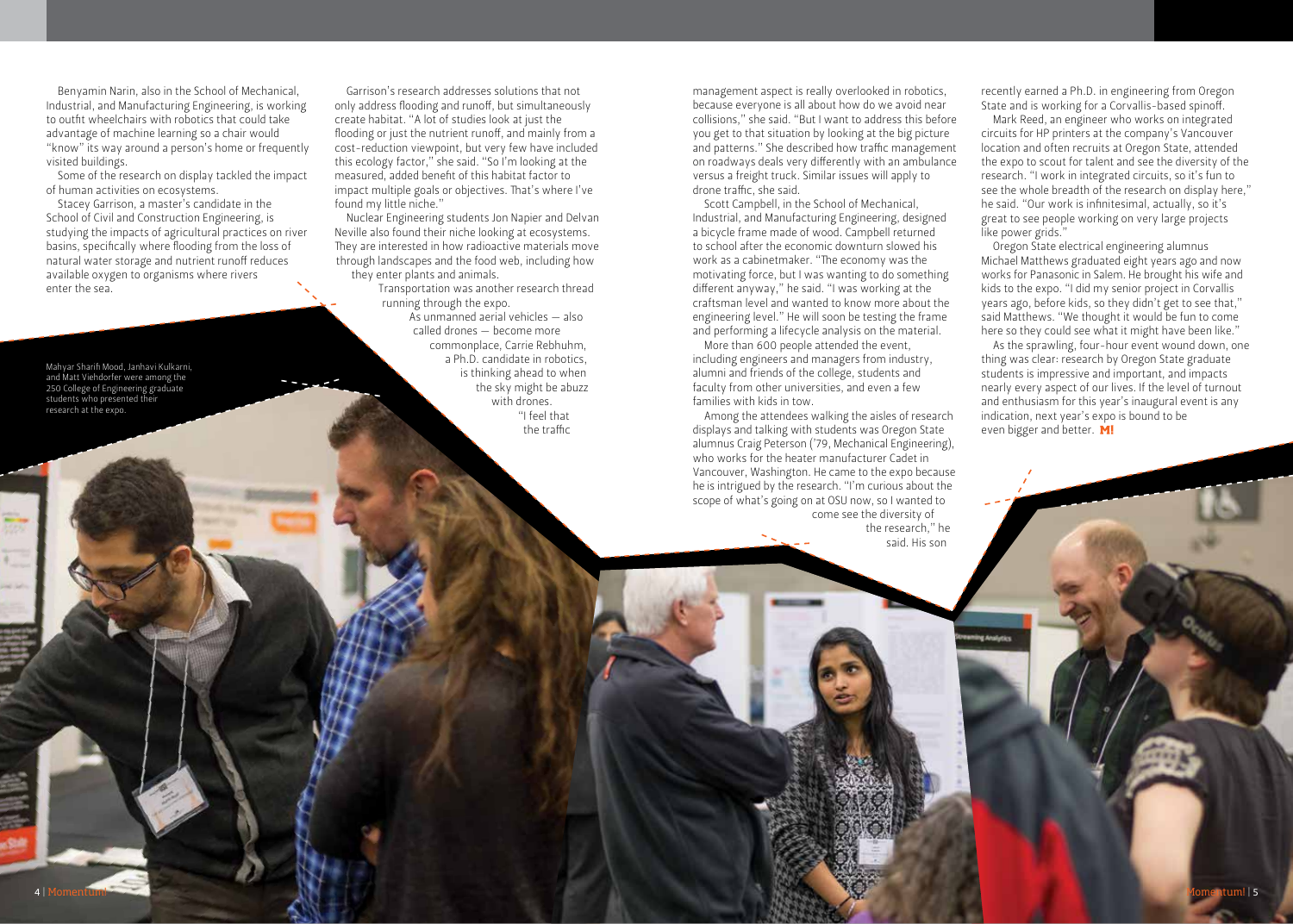## Investment in humanitarian engineering builds community

By Cathleen Hockman-Wert and Thuy T. Tran

Sonja Michelsen, Katherine Lanfri and James Teeter, finish the second of three well mplementations in Lela, Kenya, with the help of local Paul O'lango in 2013.

Part of the College of Engineering's strategic vision is to become nationally recognized for modeling a diverse, inclusive, and collaborative academic community. As one step toward that vision, a recent \$1.5 million gift from Richard ("Dick") ('69, Industrial Engineering) and Gretchen ('69, Elementary Education) Evans will create one of the nation's first endowed professorships in humanitarian engineering.

Earlier gifts from the Evans helped to launch Oregon State's Humanitarian Engineering program two years ago. The program was created in response to growing interest among engineering students to make a lasting, positive impact on the world. Humanitarian engineers seek science- and engineering-based solutions to improve the human condition by increasing access to resources like clean water and clean energy, enhancing quality of life, and improving community resilience, whether in face of natural disasters or economic turmoil. Although the greatest need often lies in developing countries, the program also focuses on disadvantaged communities in the Pacific Northwest.

The curriculum addresses what Dick Evans calls "human skills" in addition to the requisite technical skills.

"The technical skills of engineering are essential, but so are things we might call human skills, such as communication, problem solving, leadership, and the ability to work across cultures," said Dick, who was president and chief executive officer of Alcan, a Fortune-100 mining company and aluminum Professor Kendra Sharp (center) shows Dick and Gretchen Evans a biosand filter for water purification built by Oregon State students.

### manufacturer based in Montreal.

"The humanitarian engineering curriculum is a structured way for engineers to practice those human skills in challenging real-world settings."

Dick's own education in these human skills was less structured. He recalls being sent to Ghana, West Africa, with Gretchen and their two young daughters in tow, to manage 2,500 employees at a troubled aluminum smelter. The smelter had been closed twice in two years due to power outages and political unrest. Among the many challenges — three coups in three years, no telephones, pirates in the harbor, and deteriorating infrastructure throughout the country — was a deeply divisive and dysfunctional workforce composed of members of four distinct ethnic groups — Ashanti, Fanti, Ewe, and Ga — who spoke four different dialects and did not trust each other.

Americans had founded the plant five years earlier based on a model of equally distributing jobs to all tribes across all departments, but over the years the tribes re-distributed themselves. When Dick arrived, the Ewe had taken over the operations units, the Ashanti were in charge of engineering and maintenance, the Fanti were running staff functions, and the Ga were in charge of support services.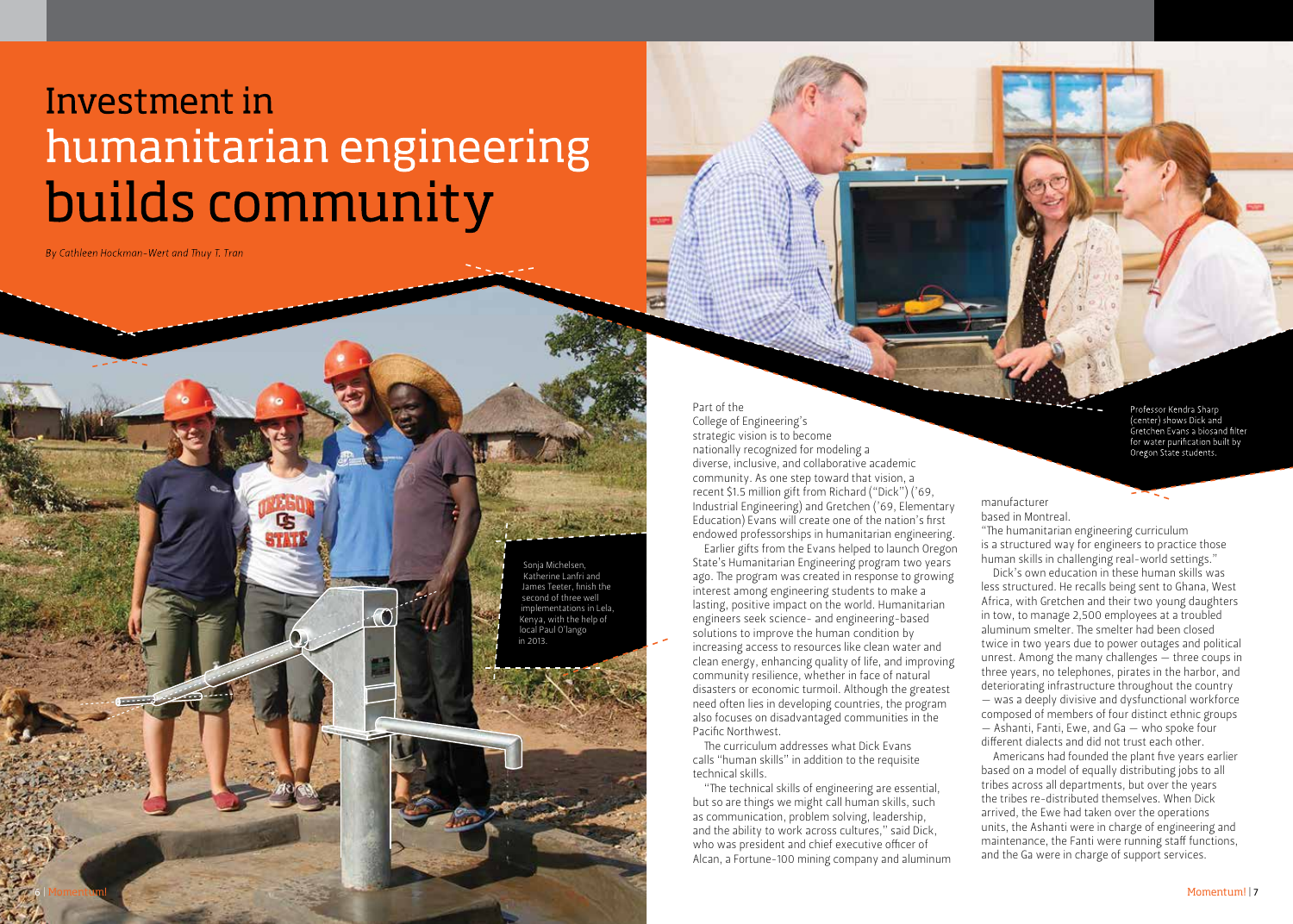Over the next four years, Dick successfully broke down the most counterproductive behaviors of this tribalism and developed a cohesive team that outperformed all similar plants in the company. In the years following that experience, he applied the lessons he learned to numerous other business situations.

"While Ghana was a case of overt tribalism — and relatively easy to spot — I was able to generalize and apply the lessons in dozens of much more subtle cases of tribalism, such as IBM-ers versus Apple-ites, engineers versus accountants, and lawyers versus just about everyone else," said Dick.

Today, Dick defines tribalism as the tendency of groups of humans to coalesce around common beliefs and behaviors perceived to be in their own self interest and survival, and to exclude and punish those ideas and behaviors perceived to threaten the group. He said that recognizing and understanding tribalism in this broader sense was one of the most valuable insights he gained in more than four decades in the metals industry.

The Evans hope to help create a new breed of engineers who consciously choose to push the edges and expand their perspective, gain work and life experience outside their home country, and seek and embrace diversity in their career and life. They envision these engineers helping to create a diverse, inclusive, and collaborative community while they are at Oregon State and gain the sensibility and sensitivity to recognize and combat tribalism wherever their careers take them.

> "Humanitarian engineering is a unique and impactful way to enable

talented students with a passion for making a better world do exactly that," said Gretchen, who is a visual artist and active community volunteer. "When I heard of the connection with the humanities, I perked up my ears. Sometimes there can be a very narrow technical focus in engineering education, but the addition of humanities can lead to a more rounded education and help engineers think outside the box… Humanitarian engineering means listening to the culture and employing a little humility to arrive at more creative and sustainable solutions."

The Humanitarian Engineering program reflects a campus-wide emphasis on engaged service, which springs from the university's historic land grant mission. Multiple student organizations, including Oregon State's award-winning Engineers Without Borders chapter and the American Society of Civil Engineering student chapter, have been working on water, energy, and other projects in the developing world.

The first Richard and Gretchen Evans Professor in Humanitarian Engineering is mechanical engineering professor Kendra Sharp, who directs the program. She points out that the program is capturing the interest of a more diverse group of prospective students than is typically attracted to engineering, including women.

 "We are thrilled that the Evans' gift will help us channel students' passion for making a better world," said Sharp. "The stability provided by this endowment will make a huge difference as we move forward."

In contrast to humanitarian engineering programs that are primarily an extracurricular activity, Oregon State's program is one of a handful nationwide that are firmly rooted in an academic curriculum.

Oregon State's program also is one of the only such programs to reside in a university that also offers a Peace Corps Master's International program in engineering. The university was the first in Oregon to join this program, which allows graduate students in several disciplines to get a master's degree while doing a full 27-month term of service in the Peace Corps. Oregon State remains one of just 10 universities nationwide to offer this degree in engineering.

> This fall, a new undergraduate minor in humanitarian engineering will be open for enrollment, with classes that emphasize the importance of context (socio-cultural, economic, environmental, resource), ethics and social justice, and crosscultural communication. Students will be exposed to case studies of development projects, including learning from project failures as well as successes and a historical perspective on humanitarian interventions. M!

# Additive manufacturing: Addressing global challenges in product development

*By Marie Oliver*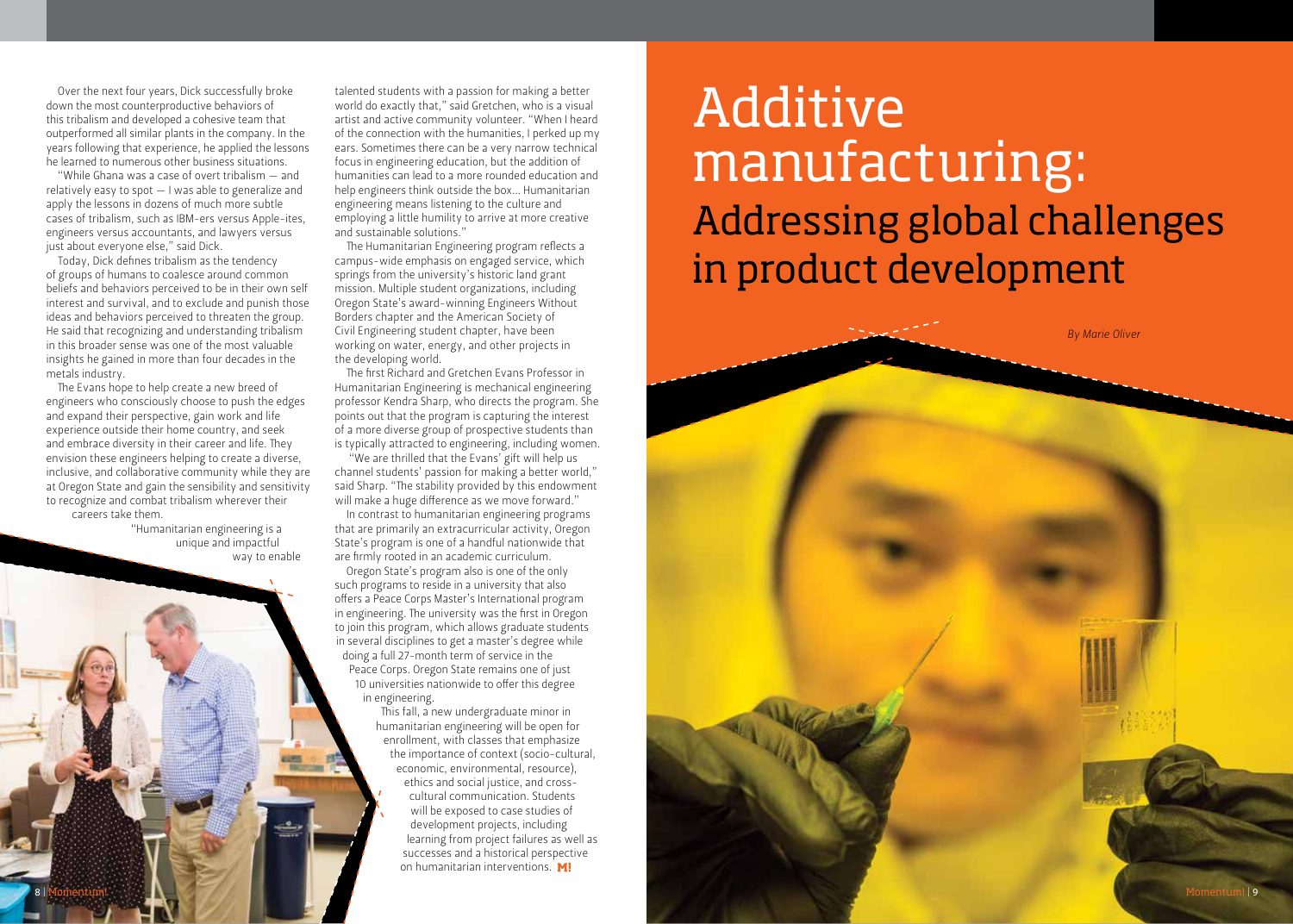As part of its newly adopted strategic plan, the College of Engineering strongly supports four signature research areas to address global challenges, and among them is advanced manufacturing. Several research projects are underway in the college that contribute to one particular form of advanced manufacturing: additive manufacturing.

Additive manufacturing refers to a process where materials are applied with spatial, compositional, and quantitative precision to create 3-D objects and the patterned thin-films used in electronics. Although additive manufacturing has been around in some form for nearly half a century, the movement toward economic, environmental, and social sustainability has led industry and the scientific community to explore new potentials for this revolutionary technology.

Researchers generally agree that the primary benefit to additive manufacturing is that it saves 90 percent or more in materials usage. In contrast to subtractive manufacturing, where manufacturers begin with a block or layer of material and remove what they don't want, additive manufacturing applies powders or liquid solutions only where they are needed. The process requires fewer natural resources and has the potential to vastly improve performance, enable distributed and just-in-time manufacturing for more products, and drastically reduce manufacturing and shipping costs. Additionally, printing technologies allow

functionality to be applied to all kinds of materials and in all shapes and sizes, enabling the creation of new designs and products that would not be possible using traditional methods.

"You can get to more organic shapes that aren't possible to produce using conventional manufacturing processes," said Karl Haapala, associate professor in the School of Mechanical, Industrial, and Manufacturing Engineering. "I've seen examples where

On page 9, Xiaosong Du shows an array of fabricated sensors and one sensor already integrated on a catheter. Here, the same array of sensors is shown during processing.

manufacturing tooling is made using additive manufacturing that goes into production — let's say for a specialized geometry or a specially shaped part — that would be very difficult to produce using conventional manufacturing technology."

Several researchers in the College of Engineering are researching new and existing technologies that use or are excellent candidates for exploiting the potential of additive manufacturing: transistors, quantum dots, solar cells, and biosensors. Engineers are also exploring the possibilities for 3-D printing magnetic particles for various cutting-edge applications.

### Transistors for computer displays

While working at HP, Greg Herman collaborated with Chih-Hung Chang, a professor in the School of Chemical, Biological, and Environmental Engineering, and colleagues to develop and patent indium gallium zinc-oxide (IGZO) thin-film transistors, which are now widely used in display technologies like Apple's iPad. Their collaboration broke new ground when they applied solution-based methods to create transparent amorphous oxide transistors, such as IGZO, using additive manufacturing. Now Herman is a professor in the same school at Oregon State and the engineers are continuing their collaboration.

"The idea with these methods is that we can reduce the amount of material that's used, but at the same time this is something we can do in our lab with a printer, under conditions that are much less energy intensive," said Herman.

"We're wasting less material, using less energy, and can

ultimately make lower cost displays that perform better."

The precursors used in this process are also less toxic and much less flammable than those used for silicon-based devices. They use much less water to produce, and tests indicate that they may perform better. "Using our material, we can get about 30 times higher mobility than with amorphous silicon," said Chang. Mobility describes how quickly an electron moves through a material, and is an indication of performance.

Work remains to be done to improve certain other aspects of the technology before it is ready for commercialization.

Manufacturers could be slow to adopt additive manufacturing into their processes. "I think the biggest challenge is that even though the printed materials work really well, the industry standard is still the subtractive manufacturing approach," said Herman. "So it is a new method of manufacturing that needs to be further developed before a company decides to change their display fab to this new technology. It will more likely take hold when products begin to transition to flexible substrates (as opposed to glass), because they will end up building new manufacturing lines anyway. But there is a fair amount of interest from industry in terms of moving to this technology to reduce costs."

Kamesh Mullapudi examines patterned eclectrodes on a prepared polyimide substrate.

### Quantum dots for solid state applications

Herman is also using copper indium disulfide to improve the photoluminescent properties of displays and other light sources. Some technologies, such as Kindle Fire, are currently using quantum dots, which are semiconductor nanocrystals with unique properties. Quantum dots can give manufacturers much better control over the quality and color of emitted light, and improve efficiencies.

"Quantum dots produce very tight distribution of light," he said, "We can control how broad the emission is, allowing us to produce much sharper greens,blues, and reds. But to get high-quality quantum dots that efficiently emit a specific color can be fairly expensive, and manufacturers want to minimize the waste as much as they can. That's where additive manufacturing improves utilization of expensive materials."

 Current technologies that use quantum dots are built using traditional subtractive manufacturing processes and incorporate quantum dots where they are not effectively being used. They also use quantum dots composed of cadmium compounds, which are relatively toxic. Herman is testing copper indium disulfide quantum dots, but is seeking a patent for a new material that might produce as good or better performance. He is working with two companies to develop an additive manufacturing process to improve the color spectrum of LED lighting and displays. "The integration of quantum dots with additive manufacturing is still a couple years off, but could be much sooner depending on what we discover during the next several months," he said, regarding the timeline for commercialization.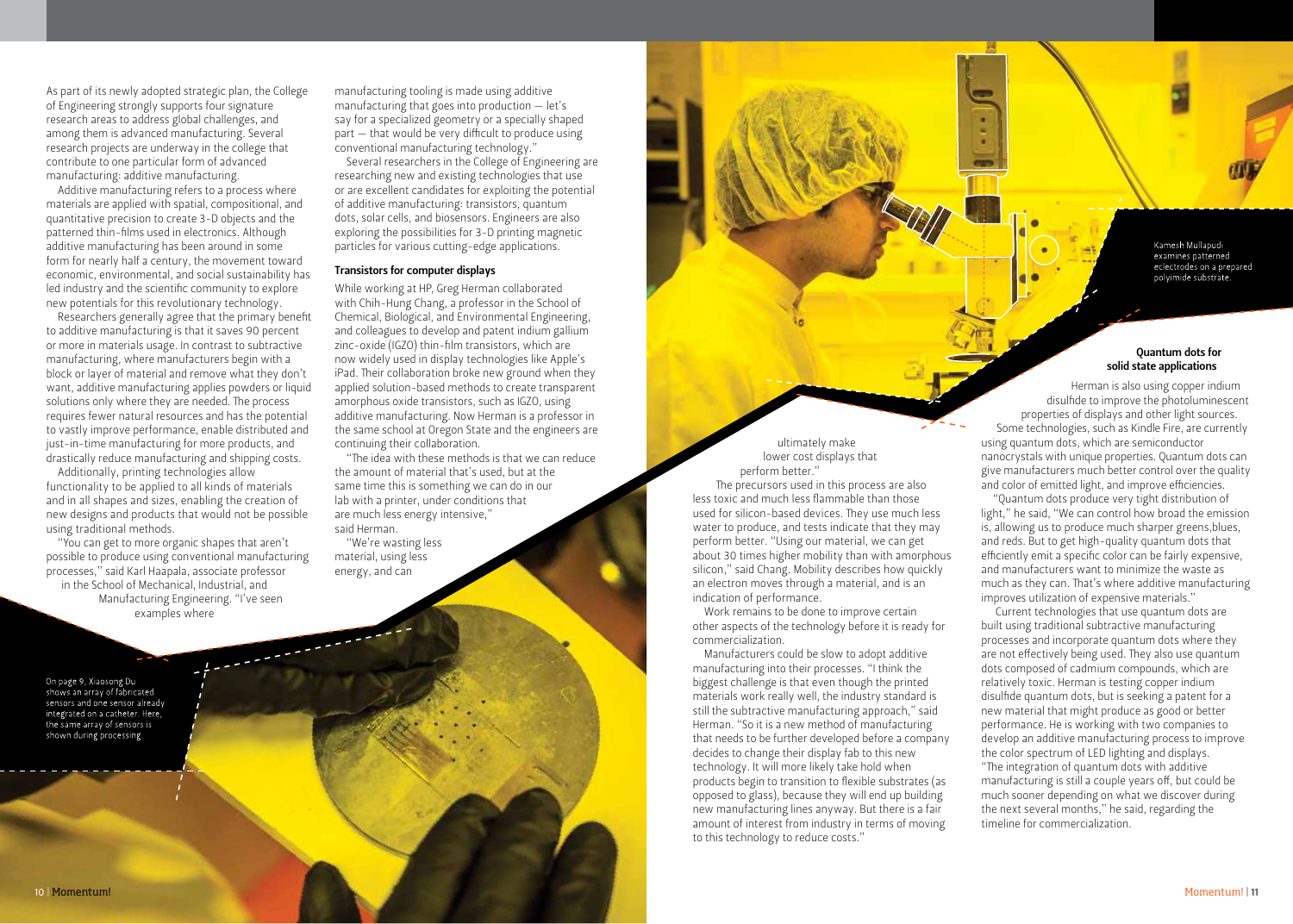### Anti-reflective coating and printed solar cells

In addition to working on the display transistors, Chang is deeply involved in seeking solar energy solutions using additive manufacturing. He is director of the Oregon Process Innovation Center for Sustainable Solar Cell Manufacturing and founder of an Oregon State spin-off called CSD Nano. CSD Nano developed and patented the next generation of nanotech antireflective coatings for the solar industry.

The anti-reflective coating is made using nanoparticle inks that mimic the structure and antireflection properties of moth eyes. CSD Nano is in the market research phase, working with solar farms to determine the feasibility for commercializing the technology. A fair amount of international interest in this technology is evident.

Chang is also using additive manufacturing to print chalcopyrite (composed of copper, indium, gallium, and selenium) solar cells. The material is much more efficient than silicon, which is now used to manufacture solar panels.

"Most of the solar cells are manufactured using a vacuum process to make the film that captures sunlight, but the process is slower and the cost is higher," said Chang.

 Although commercialization is on the horizon, the team is not quite ready yet. "We're at about eight percent efficiency for the ink, so we need to improve the efficiency before we consider commercialization. We're looking for 12 to 15 percent efficiency," said Chang. Silicon-based solar cells operate at about 18 percent efficiency, but that difference could be balanced out by the lower cost of the chalcopyritebased version.

### Biosensors for continuous glucose monitoring

John Conley, professor in the School of Electrical Engineering and Computer Science and co-director of the Materials Synthesis and Characterization facility at Oregon State, has been working closely with Pacific Diabetes Technologies to build the biosensors for what will eventually become an artificial pancreas. The research team is working on the second generation of the device, which is more robust and reliable than the first generation.

"We've helped them improve the adhesion of the biosensors to the substrates," said Conley. The technology is undergoing animal testing at Oregon Health and Sciences University in Portland and on campus in Corvallis. "Basically, the idea is to combine continuous glucose monitoring with controlled injection of hormones, and their ultimate goal is to make an artificial pancreas, but they're doing it one step at a time."

At this prototyping phase, the devices are built using subtractive manufacturing, but Conley, Herman, and their team recently published a paper that describes how additive manufacturing could reduce costs when moving into mass production. "The challenge will be to redevelop an already robust working sensor, developed with the subtractive manufacturing, to get it to work with additive manufacturing basically reworking the process to make sure the layers adhere properly to each other," said Conley. He describes the vision, which involves roll-to-roll printing: "Imagine a newspaper printing process, but instead you would run the film of our flexible substrate through a big printer. It would print the sensors as the

film zooms through." The challenges in moving to additive manufacturing will be finding the right materials and chemistry. "There's a lot of chemistry involved in the ink formulation, and that's where the chemical engineers and the chemists get involved," said Conley. "The chemistry has to be such that it flows well — doesn't clog up or corrode the printer. It has to adhere well and make a dense film."

Conley observes that materials research for additive manufacturing is still in the early stages. Many materials must be stored or handled under tightly controlled temperatures and humidity conditions. "You want to be able to do this at room temperature in normal atmospheric conditions, as opposed to needing either a vacuum system or very high temperatures to deposit high-quality films, said Conley. "Right now, there are only a few materials that can be printed

under room temperature conditions and still give the same quality as vacuum deposited films, so there's a lot of opportunity for materials researchers."

### Magnetic particles for computer memory and imaging

Pallavi Dhagat, associate professor in the School of Electrical Engineering and Computer Science, is investigating the potential for customizing additive manufacturing technologies to print magnetic materials composed of magnetic nanoparticles. These materials might be used in the future to 3-D print electronic components, nonvolatile memory elements, and even fully functional motors. Dhagat co-founded the Applied Magnetics laboratory at Oregon State the only lab of its kind in Oregon.

The lab has been inkjet printing magnetic materials for about a year and is already breaking new ground. "We've shown some preliminary results indicating that there is something to be gained with the inkjet printing," said Dhagat. "The biggest advantage is that as you're dropping the ink containing the magnetic nanoparticles, you can apply a magnetic field to orient the nanoparticles, and you can do so drop by drop by drop, which means you can do it in any shape. This is something you cannot do with any other technology." Dhagat envisions the day when three-dimensional devices will be built layer by layer using additive manufacturing. "You can have several jets: one for optical material, one for magnetic material, one to

print the electronics, one to print something else," she said. "So the possibilities are limited only by one's imagination, if we can get the technology to be successful. We could print a robot that already has the electronics and the program to do what it's supposed to do. It walks off the platform and does its thing."

### Applying technology to sustainability challenges

Haapala's goal as a researcher is to take a broad, system-level view of engineering problems by analyzing each particular challenge from an environmental, economic, and social sustainability perspective. Until recently, he was specifically focused on conventional manufacturing methods, but that is now changing.

"Over the past year, I've started to focus more on how the methods I'm exploring for conventional manufacturing can be applied to better understand the sustainability performance of additively manufactured products," he said. "It's really become a hot topic over the last five to 10 years."

The research on additive manufacturing in the College of Engineering is aligned with Oregon State University's strategic goal of actively promoting and supporting researchers whose work advances the science of sustainable ecosystems, improves human health, and promotes economic growth and social progress. This innovative technological solution could provide vastly improved functionality while drastically reducing the use of natural resources and lowering manufacturing costs. Early results are promising, and the opportunities for more research seem endless at this point in time. M!

Han Song makes final adjustments before printing a sample image with ink containing magnetic nanoparticles.